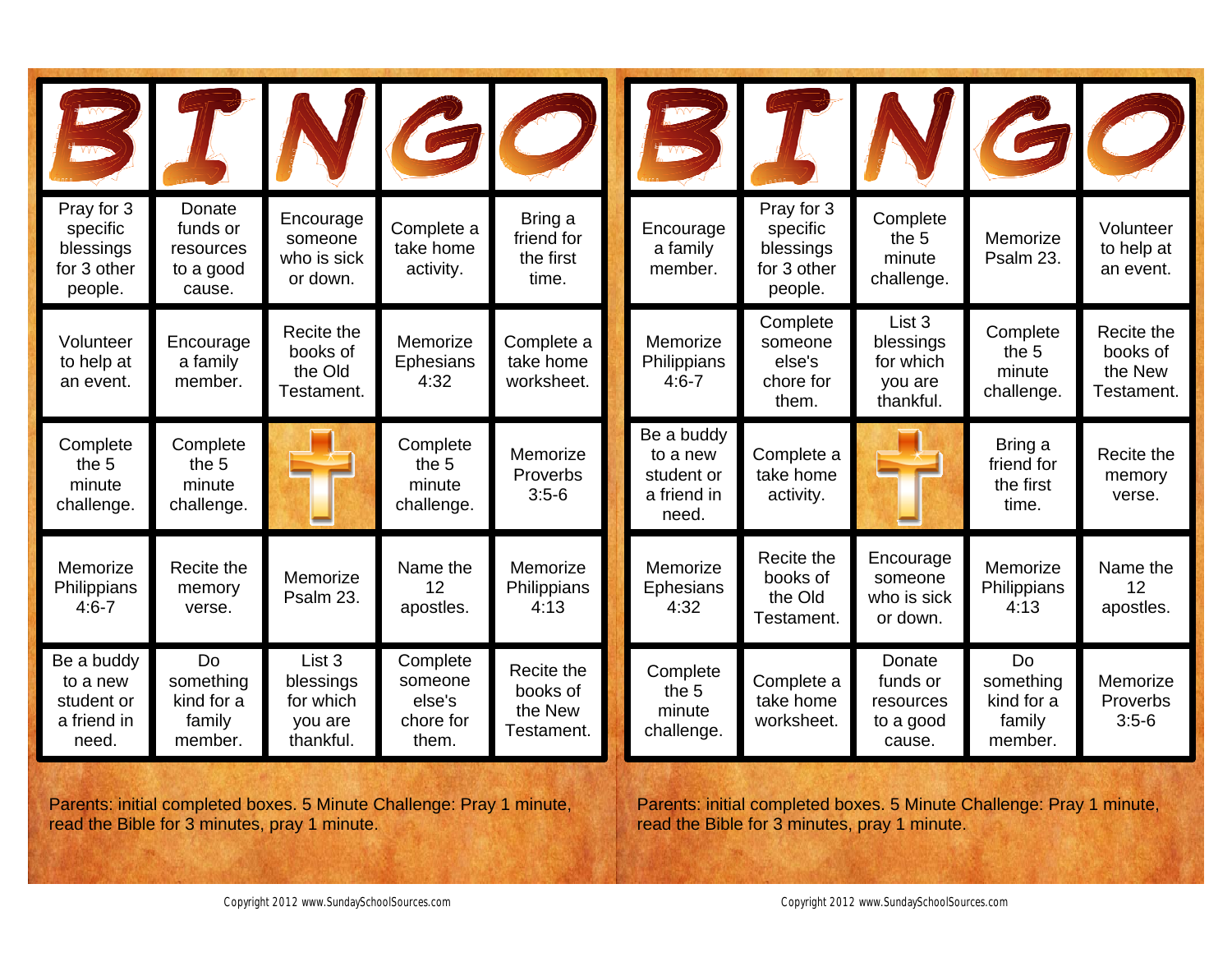|                                                              |                                                               |                                                          |                                                 | VGO                                                 | WV.                                             |                                                 |                                                                     |                                                               | 60                                                           |
|--------------------------------------------------------------|---------------------------------------------------------------|----------------------------------------------------------|-------------------------------------------------|-----------------------------------------------------|-------------------------------------------------|-------------------------------------------------|---------------------------------------------------------------------|---------------------------------------------------------------|--------------------------------------------------------------|
| Volunteer<br>to help at<br>an event.                         | Complete<br>the 5<br>minute<br>challenge.                     | Bring a<br>friend for<br>the first<br>time.              | Recite the<br>memory<br>verse.                  | Complete a<br>take home<br>activity.                | Complete<br>the 5<br>minute<br>challenge.       | Complete a<br>take home<br>activity.            | Complete<br>someone<br>else's<br>chore for<br>them.                 | Complete a<br>take home<br>worksheet.                         | Donate<br>funds or<br>resources<br>to a good<br>cause.       |
| Donate<br>funds or<br>resources<br>to a good<br>cause.       | Do<br>something<br>kind for a<br>family<br>member.            | List 3<br>blessings<br>for which<br>you are<br>thankful. | Encourage<br>someone<br>who is sick<br>or down. | Encourage<br>a family<br>member.                    | Encourage<br>a family<br>member.                | Bring a<br>friend for<br>the first<br>time.     | Volunteer<br>to help at<br>an event.                                | Pray for 3<br>specific<br>blessings<br>for 3 other<br>people. | Be a buddy<br>to a new<br>student or<br>a friend in<br>need. |
| Memorize<br>Ephesians<br>4:32                                | Memorize<br>Psalm 23.                                         |                                                          | Name the<br>12<br>apostles.                     | Recite the<br>books of<br>the Old<br>Testament.     | Memorize<br>Philippians<br>$4:6 - 7$            | Recite the<br>books of<br>the New<br>Testament. |                                                                     | Memorize<br>Philippians<br>4:13                               | Memorize<br>Proverbs<br>$3:5-6$                              |
| Complete<br>the 5<br>minute<br>challenge.                    | Recite the<br>books of<br>the New<br>Testament.               | Memorize<br>Proverbs<br>$3:5-6$                          | Complete a<br>take home<br>worksheet.           | Complete<br>someone<br>else's<br>chore for<br>them. | Recite the<br>books of<br>the Old<br>Testament. | Memorize<br><b>Ephesians</b><br>4:32            | Complete<br>the 5<br>minute<br>challenge.                           | Do<br>something<br>kind for a<br>family<br>member.            | Name the<br>12<br>apostles.                                  |
| Be a buddy<br>to a new<br>student or<br>a friend in<br>need. | Pray for 3<br>specific<br>blessings<br>for 3 other<br>people. | Memorize<br>Philippians<br>$4:6 - 7$                     | Memorize<br>Philippians<br>4:13                 | Complete<br>the 5<br>minute<br>challenge.           | Memorize<br>Psalm 23.                           | Recite the<br>memory<br>verse.                  | List <sub>3</sub><br>blessings<br>for which<br>you are<br>thankful. | Complete<br>the 5<br>minute<br>challenge.                     | Encourage<br>someone<br>who is sick<br>or down.              |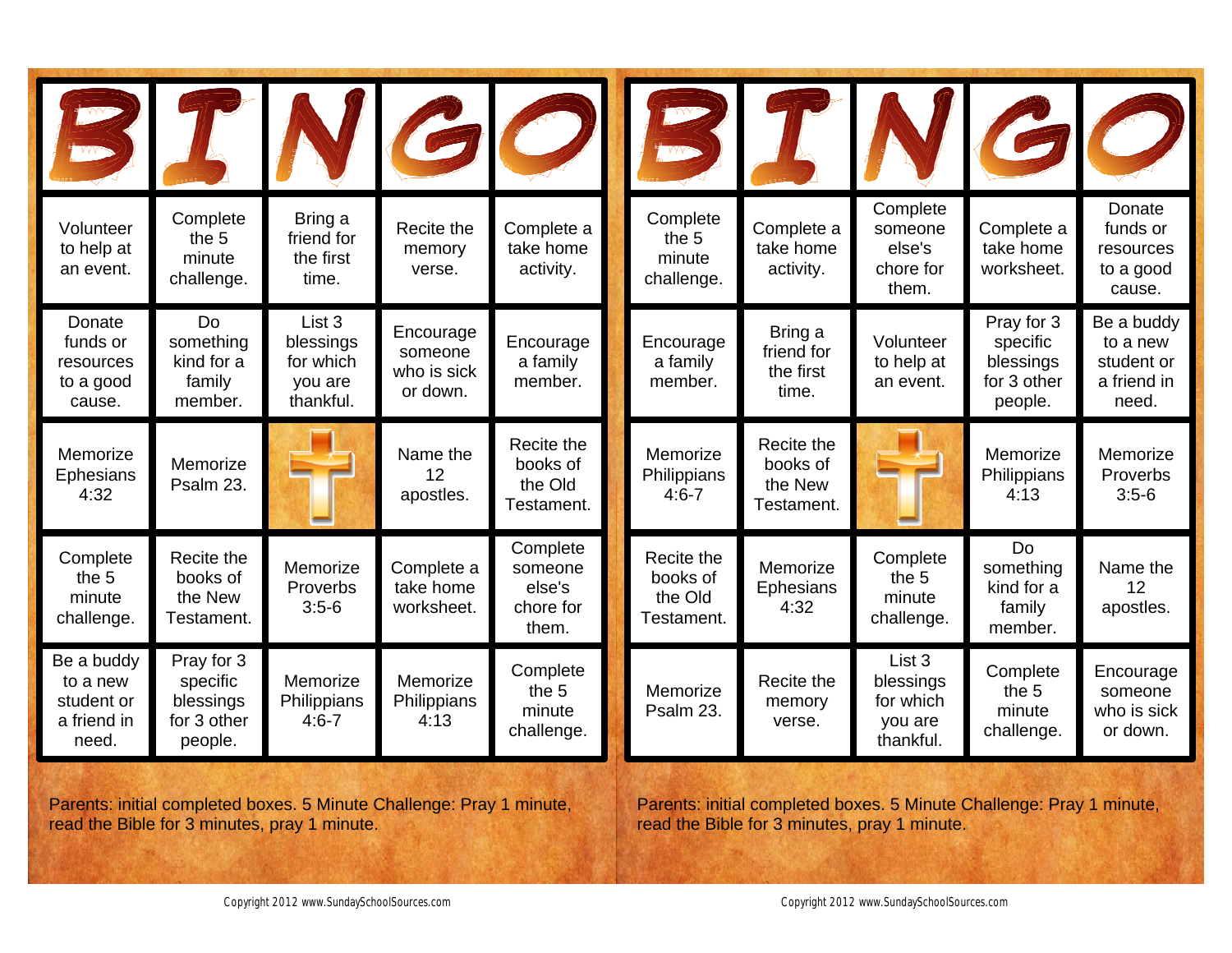|                                                 |                                                              |                                                     |                                                          | NGO                                                           | WV                                        |                                                                     |                                                 | $\mathcal{C}$                                                 |                                                     |
|-------------------------------------------------|--------------------------------------------------------------|-----------------------------------------------------|----------------------------------------------------------|---------------------------------------------------------------|-------------------------------------------|---------------------------------------------------------------------|-------------------------------------------------|---------------------------------------------------------------|-----------------------------------------------------|
| Recite the<br>books of<br>the New<br>Testament. | Memorize<br>Proverbs<br>$3:5-6$                              | Recite the<br>books of<br>the Old<br>Testament.     | Encourage<br>a family<br>member.                         | Bring a<br>friend for<br>the first<br>time.                   | Complete<br>the 5<br>minute<br>challenge. | Volunteer<br>to help at<br>an event.                                | Recite the<br>books of<br>the Old<br>Testament. | Pray for 3<br>specific<br>blessings<br>for 3 other<br>people. | Memorize<br>Philippians<br>4:13                     |
| Memorize<br>Philippians<br>4:13                 | Be a buddy<br>to a new<br>student or<br>a friend in<br>need. | Complete<br>someone<br>else's<br>chore for<br>them. | Complete a<br>take home<br>activity.                     | Recite the<br>memory<br>verse.                                | Complete<br>the 5<br>minute<br>challenge. | Memorize<br>Philippians<br>$4:6 - 7$                                | Complete a<br>take home<br>worksheet.           | Be a buddy<br>to a new<br>student or<br>a friend in<br>need.  | Memorize<br>Proverbs<br>$3:5-6$                     |
| Complete<br>the 5<br>minute<br>challenge.       | Memorize<br>Philippians<br>$4:6 - 7$                         |                                                     | List 3<br>blessings<br>for which<br>you are<br>thankful. | Pray for 3<br>specific<br>blessings<br>for 3 other<br>people. | Recite the<br>memory<br>verse.            | List <sub>3</sub><br>blessings<br>for which<br>you are<br>thankful. |                                                 | Donate<br>funds or<br>resources<br>to a good<br>cause.        | Complete<br>someone<br>else's<br>chore for<br>them. |
| Volunteer<br>to help at<br>an event.            | Complete a<br>take home<br>worksheet.                        | Complete<br>the 5<br>minute<br>challenge.           | Memorize<br>Psalm 23.                                    | Do<br>something<br>kind for a<br>family<br>member.            | Complete a<br>take home<br>activity.      | Bring a<br>friend for<br>the first<br>time.                         | Encourage<br>someone<br>who is sick<br>or down. | Memorize<br>Ephesians<br>4:32                                 | Do<br>something<br>kind for a<br>family<br>member.  |
| Name the<br>12<br>apostles.                     | Complete<br>the 5<br>minute<br>challenge.                    | Encourage<br>someone<br>who is sick<br>or down.     | Donate<br>funds or<br>resources<br>to a good<br>cause.   | Memorize<br><b>Ephesians</b><br>4:32                          | Encourage<br>a family<br>member.          | Recite the<br>books of<br>the New<br>Testament.                     | Complete<br>the 5<br>minute<br>challenge.       | Name the<br>12<br>apostles.                                   | Memorize<br>Psalm 23.                               |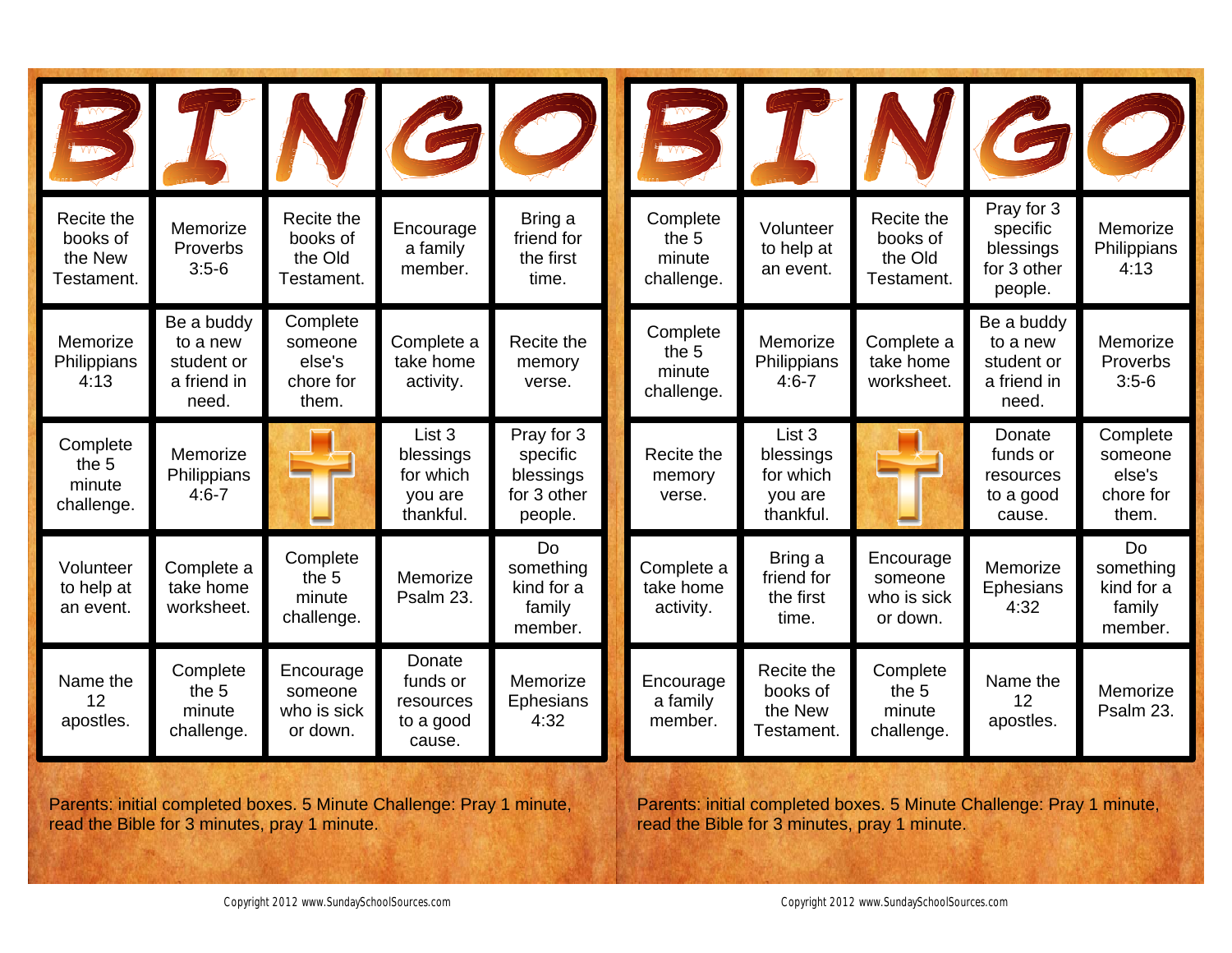|                                                        |                                                               |                                                 |                                                              | NGO                                                      | MA <sub>22</sub>                                         |                                           |                                                               |                                                        | $\boldsymbol{G}$                            |
|--------------------------------------------------------|---------------------------------------------------------------|-------------------------------------------------|--------------------------------------------------------------|----------------------------------------------------------|----------------------------------------------------------|-------------------------------------------|---------------------------------------------------------------|--------------------------------------------------------|---------------------------------------------|
| Name the<br>12<br>apostles.                            | Pray for 3<br>specific<br>blessings<br>for 3 other<br>people. | Complete<br>the 5<br>minute<br>challenge.       | Memorize<br>Psalm 23.                                        | Memorize<br><b>Ephesians</b><br>4:32                     | Complete<br>the 5<br>minute<br>challenge.                | Complete a<br>take home<br>activity.      | Recite the<br>books of<br>the New<br>Testament.               | Memorize<br>Philippians<br>$4:6 - 7$                   | Bring a<br>friend for<br>the first<br>time. |
| Recite the<br>books of<br>the New<br>Testament.        | Complete<br>someone<br>else's<br>chore for<br>them.           | Recite the<br>memory<br>verse.                  | Complete a<br>take home<br>activity.                         | Bring a<br>friend for<br>the first<br>time.              | Volunteer<br>to help at<br>an event.                     | Complete<br>the 5<br>minute<br>challenge. | Pray for 3<br>specific<br>blessings<br>for 3 other<br>people. | Recite the<br>memory<br>verse.                         | Encourage<br>a family<br>member.            |
| Donate<br>funds or<br>resources<br>to a good<br>cause. | Complete a<br>take home<br>worksheet.                         |                                                 | Be a buddy<br>to a new<br>student or<br>a friend in<br>need. | Encourage<br>a family<br>member.                         | List 3<br>blessings<br>for which<br>you are<br>thankful. | Memorize<br>Proverbs<br>$3:5-6$           |                                                               | Encourage<br>someone<br>who is sick<br>or down.        | Name the<br>12<br>apostles.                 |
| Volunteer<br>to help at<br>an event.                   | Recite the<br>books of<br>the Old<br>Testament.               | Complete<br>the 5<br>minute<br>challenge.       | Do<br>something<br>kind for a<br>family<br>member.           | List 3<br>blessings<br>for which<br>you are<br>thankful. | Complete<br>someone<br>else's<br>chore for<br>them.      | Memorize<br><b>Ephesians</b><br>4:32      | Do<br>something<br>kind for a<br>family<br>member.            | Recite the<br>books of<br>the Old<br>Testament.        | Memorize<br>Philippians<br>4:13             |
| Memorize<br>Proverbs<br>$3:5-6$                        | Memorize<br>Philippians<br>4:13                               | Encourage<br>someone<br>who is sick<br>or down. | Complete<br>the 5<br>minute<br>challenge.                    | Memorize<br>Philippians<br>$4:6 - 7$                     | Complete<br>the 5<br>minute<br>challenge.                | Memorize<br>Psalm 23.                     | Be a buddy<br>to a new<br>student or<br>a friend in<br>need.  | Donate<br>funds or<br>resources<br>to a good<br>cause. | Complete a<br>take home<br>worksheet.       |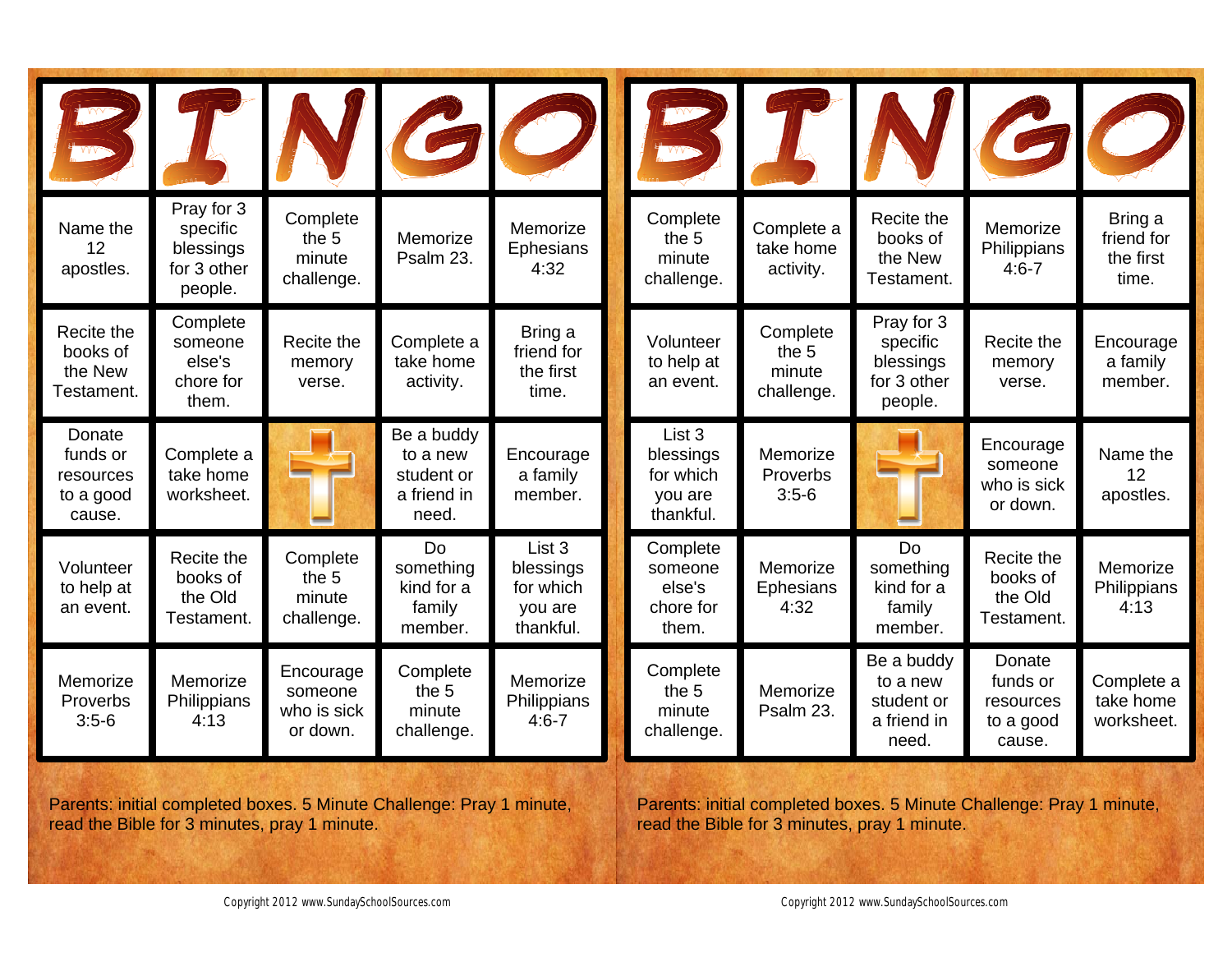|                                                        |                                                               |                                                              |                                           | P N G O                                                  | <b>MAG</b>                                             |                                                              |                                                               |                                                          | 60                                                  |
|--------------------------------------------------------|---------------------------------------------------------------|--------------------------------------------------------------|-------------------------------------------|----------------------------------------------------------|--------------------------------------------------------|--------------------------------------------------------------|---------------------------------------------------------------|----------------------------------------------------------|-----------------------------------------------------|
| Donate<br>funds or<br>resources<br>to a good<br>cause. | Memorize<br>Proverbs<br>$3:5-6$                               | Memorize<br>Philippians<br>$4:6 - 7$                         | Encourage<br>a family<br>member.          | Encourage<br>someone<br>who is sick<br>or down.          | Complete a<br>take home<br>worksheet.                  | Recite the<br>books of<br>the New<br>Testament.              | Memorize<br><b>Ephesians</b><br>4:32                          | Memorize<br>Philippians<br>4:13                          | Do<br>something<br>kind for a<br>family<br>member.  |
| Recite the<br>memory<br>verse.                         | Pray for 3<br>specific<br>blessings<br>for 3 other<br>people. | Be a buddy<br>to a new<br>student or<br>a friend in<br>need. | Complete<br>the 5<br>minute<br>challenge. | Memorize<br>Psalm 23.                                    | Donate<br>funds or<br>resources<br>to a good<br>cause. | Be a buddy<br>to a new<br>student or<br>a friend in<br>need. | Memorize<br>Psalm 23.                                         | Bring a<br>friend for<br>the first<br>time.              | Name the<br>12<br>apostles.                         |
| Recite the<br>books of<br>the New<br>Testament.        | Complete<br>someone<br>else's<br>chore for<br>them.           |                                                              | Complete<br>the 5<br>minute<br>challenge. | List 3<br>blessings<br>for which<br>you are<br>thankful. | Recite the<br>memory<br>verse.                         | Complete<br>the 5<br>minute<br>challenge.                    |                                                               | List 3<br>blessings<br>for which<br>you are<br>thankful. | Volunteer<br>to help at<br>an event.                |
| Complete<br>the 5<br>minute<br>challenge.              | Bring a<br>friend for<br>the first<br>time.                   | Name the<br>12<br>apostles.                                  | Complete a<br>take home<br>worksheet.     | Memorize<br><b>Ephesians</b><br>4:32                     | Complete a<br>take home<br>activity.                   | Encourage<br>someone<br>who is sick<br>or down.              | Complete<br>the 5<br>minute<br>challenge.                     | Encourage<br>a family<br>member.                         | Complete<br>someone<br>else's<br>chore for<br>them. |
| Recite the<br>books of<br>the Old<br>Testament.        | <b>Do</b><br>something<br>kind for a<br>family<br>member.     | Complete a<br>take home<br>activity.                         | Memorize<br>Philippians<br>4:13           | Volunteer<br>to help at<br>an event.                     | Recite the<br>books of<br>the Old<br>Testament.        | Memorize<br>Philippians<br>$4:6 - 7$                         | Pray for 3<br>specific<br>blessings<br>for 3 other<br>people. | Memorize<br>Proverbs<br>$3:5-6$                          | Complete<br>the 5<br>minute<br>challenge.           |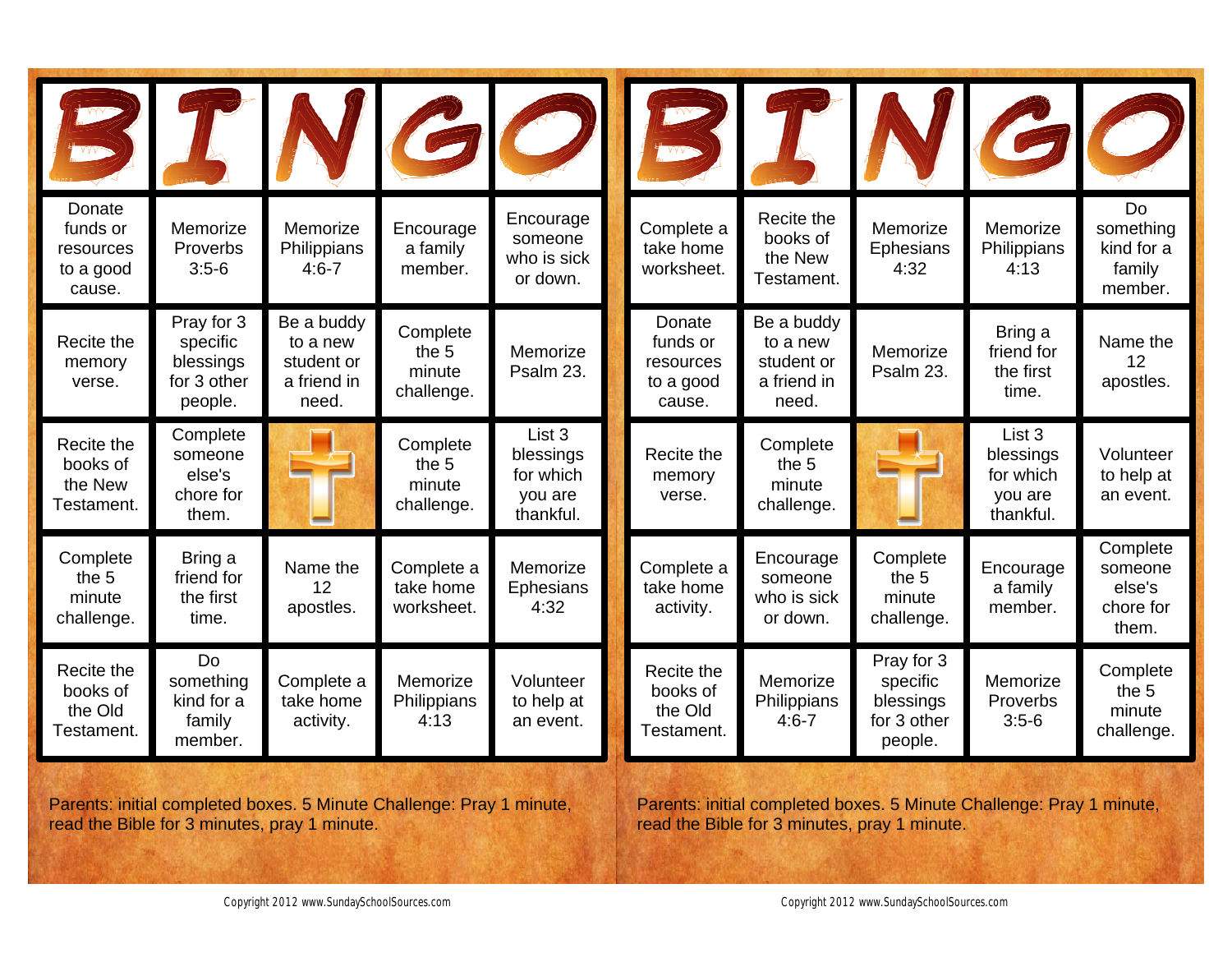| W                                                             |                                                 |                                                          |                                                              | VGO                                                 | W                                                      |                                                               |                                                              |                                                 | $\boldsymbol{G}$                                                    |
|---------------------------------------------------------------|-------------------------------------------------|----------------------------------------------------------|--------------------------------------------------------------|-----------------------------------------------------|--------------------------------------------------------|---------------------------------------------------------------|--------------------------------------------------------------|-------------------------------------------------|---------------------------------------------------------------------|
| Bring a<br>friend for<br>the first<br>time.                   | Complete<br>the 5<br>minute<br>challenge.       | List 3<br>blessings<br>for which<br>you are<br>thankful. | Be a buddy<br>to a new<br>student or<br>a friend in<br>need. | Memorize<br>Philippians<br>$4:6 - 7$                | Encourage<br>a family<br>member.                       | Recite the<br>memory<br>verse.                                | Complete a<br>take home<br>worksheet.                        | Complete a<br>take home<br>activity.            | Do<br>something<br>kind for a<br>family<br>member.                  |
| Do<br>something<br>kind for a<br>family<br>member.            | Recite the<br>books of<br>the New<br>Testament. | Volunteer<br>to help at<br>an event.                     | Memorize<br>Philippians<br>4:13                              | Memorize<br>Proverbs<br>$3:5-6$                     | Memorize<br>Philippians<br>$4:6 - 7$                   | Complete<br>the 5<br>minute<br>challenge.                     | Be a buddy<br>to a new<br>student or<br>a friend in<br>need. | Recite the<br>books of<br>the New<br>Testament. | Recite the<br>books of<br>the Old<br>Testament.                     |
| Donate<br>funds or<br>resources<br>to a good<br>cause.        | Complete a<br>take home<br>worksheet.           |                                                          | Complete a<br>take home<br>activity.                         | Memorize<br><b>Ephesians</b><br>4:32                | Complete<br>the 5<br>minute<br>challenge.              | Pray for 3<br>specific<br>blessings<br>for 3 other<br>people. |                                                              | Encourage<br>someone<br>who is sick<br>or down. | Memorize<br><b>Ephesians</b><br>4:32                                |
| Memorize<br>Psalm 23.                                         | Recite the<br>memory<br>verse.                  | Encourage<br>a family<br>member.                         | Encourage<br>someone<br>who is sick<br>or down.              | Complete<br>the 5<br>minute<br>challenge.           | Donate<br>funds or<br>resources<br>to a good<br>cause. | Complete<br>the 5<br>minute<br>challenge.                     | Bring a<br>friend for<br>the first<br>time.                  | Name the<br>12<br>apostles.                     | List <sub>3</sub><br>blessings<br>for which<br>you are<br>thankful. |
| Pray for 3<br>specific<br>blessings<br>for 3 other<br>people. | Name the<br>12<br>apostles.                     | Recite the<br>books of<br>the Old<br>Testament.          | Complete<br>the 5<br>minute<br>challenge.                    | Complete<br>someone<br>else's<br>chore for<br>them. | Volunteer<br>to help at<br>an event.                   | Memorize<br>Proverbs<br>$3:5-6$                               | Memorize<br>Psalm 23.                                        | Memorize<br>Philippians<br>4:13                 | Complete<br>someone<br>else's<br>chore for<br>them.                 |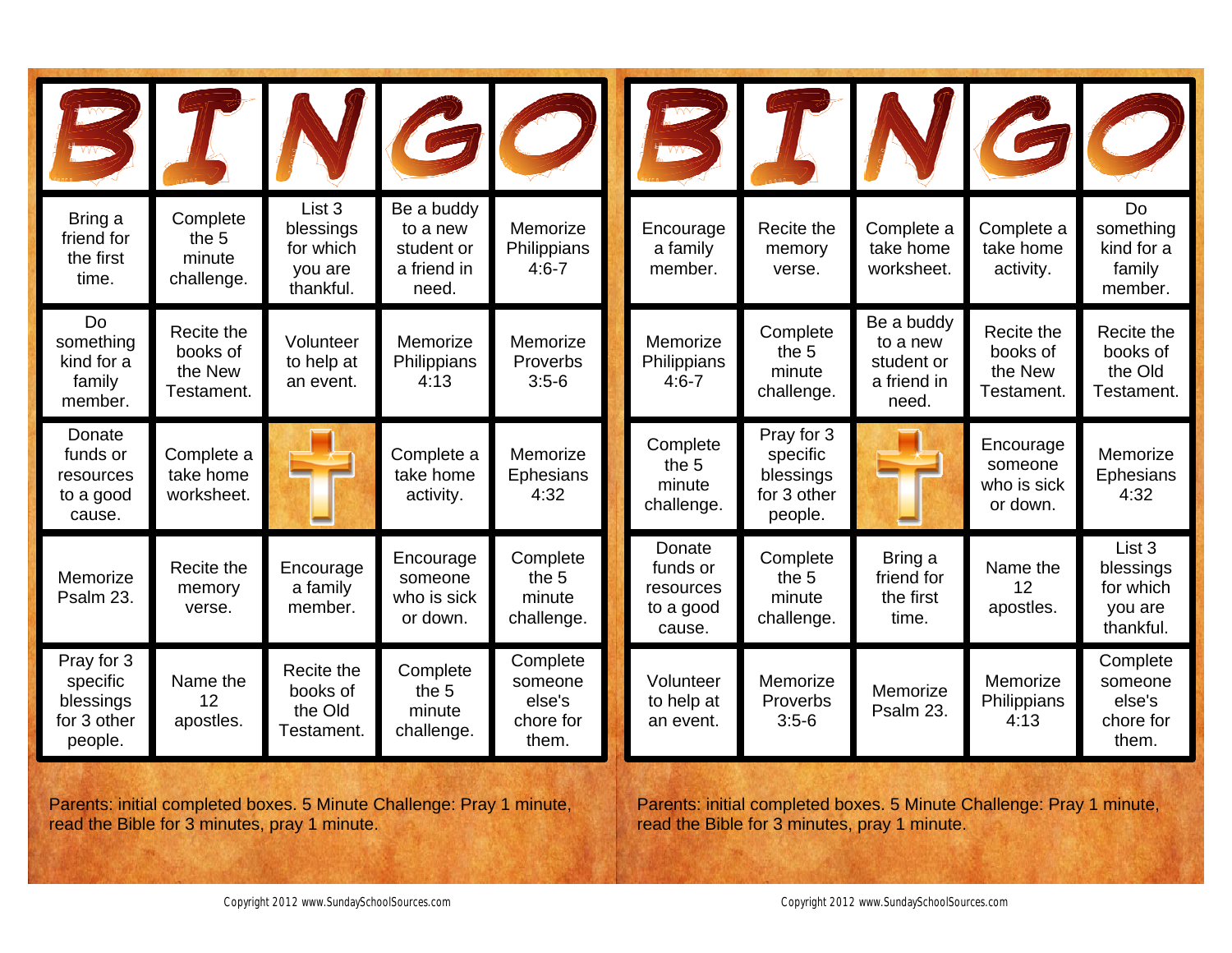| WV.<br><b>WV-2</b>                                           |                                                 |                                                 |                                                               | VGO                                       | <b>MAG</b>                                         |                                                               |                                                          |                                                              | 60                                                  |
|--------------------------------------------------------------|-------------------------------------------------|-------------------------------------------------|---------------------------------------------------------------|-------------------------------------------|----------------------------------------------------|---------------------------------------------------------------|----------------------------------------------------------|--------------------------------------------------------------|-----------------------------------------------------|
| Donate<br>funds or<br>resources<br>to a good<br>cause.       | Recite the<br>books of<br>the New<br>Testament. | Encourage<br>someone<br>who is sick<br>or down. | Complete<br>someone<br>else's<br>chore for<br>them.           | Complete<br>the 5<br>minute<br>challenge. | Complete<br>the 5<br>minute<br>challenge.          | Pray for 3<br>specific<br>blessings<br>for 3 other<br>people. | Bring a<br>friend for<br>the first<br>time.              | Encourage<br>a family<br>member.                             | Complete<br>someone<br>else's<br>chore for<br>them. |
| Complete<br>the 5<br>minute<br>challenge.                    | Encourage<br>a family<br>member.                | Memorize<br>Proverbs<br>$3:5-6$                 | Pray for 3<br>specific<br>blessings<br>for 3 other<br>people. | Memorize<br>Philippians<br>$4:6 - 7$      | Do<br>something<br>kind for a<br>family<br>member. | Name the<br>12<br>apostles.                                   | Memorize<br>Psalm 23.                                    | Be a buddy<br>to a new<br>student or<br>a friend in<br>need. | Volunteer<br>to help at<br>an event.                |
| Be a buddy<br>to a new<br>student or<br>a friend in<br>need. | Recite the<br>books of<br>the Old<br>Testament. |                                                 | Complete<br>the 5<br>minute<br>challenge.                     | Complete a<br>take home<br>worksheet.     | Complete a<br>take home<br>worksheet.              | Complete<br>the 5<br>minute<br>challenge.                     |                                                          | Complete a<br>take home<br>activity.                         | Memorize<br>Philippians<br>4:13                     |
| Memorize<br>Philippians<br>4:13                              | Memorize<br><b>Ephesians</b><br>4:32            | Name the<br>12<br>apostles.                     | Recite the<br>memory<br>verse.                                | Complete a<br>take home<br>activity.      | Recite the<br>memory<br>verse.                     | Complete<br>the 5<br>minute<br>challenge.                     | Memorize<br>Philippians<br>$4:6 - 7$                     | Donate<br>funds or<br>resources<br>to a good<br>cause.       | Memorize<br>Proverbs<br>$3:5-6$                     |
| Do<br>something<br>kind for a<br>family<br>member.           | Memorize<br>Psalm 23.                           | Bring a<br>friend for<br>the first<br>time.     | List 3<br>blessings<br>for which<br>you are<br>thankful.      | Volunteer<br>to help at<br>an event.      | Recite the<br>books of<br>the New<br>Testament.    | Memorize<br>Ephesians<br>4:32                                 | List 3<br>blessings<br>for which<br>you are<br>thankful. | Recite the<br>books of<br>the Old<br>Testament.              | Encourage<br>someone<br>who is sick<br>or down.     |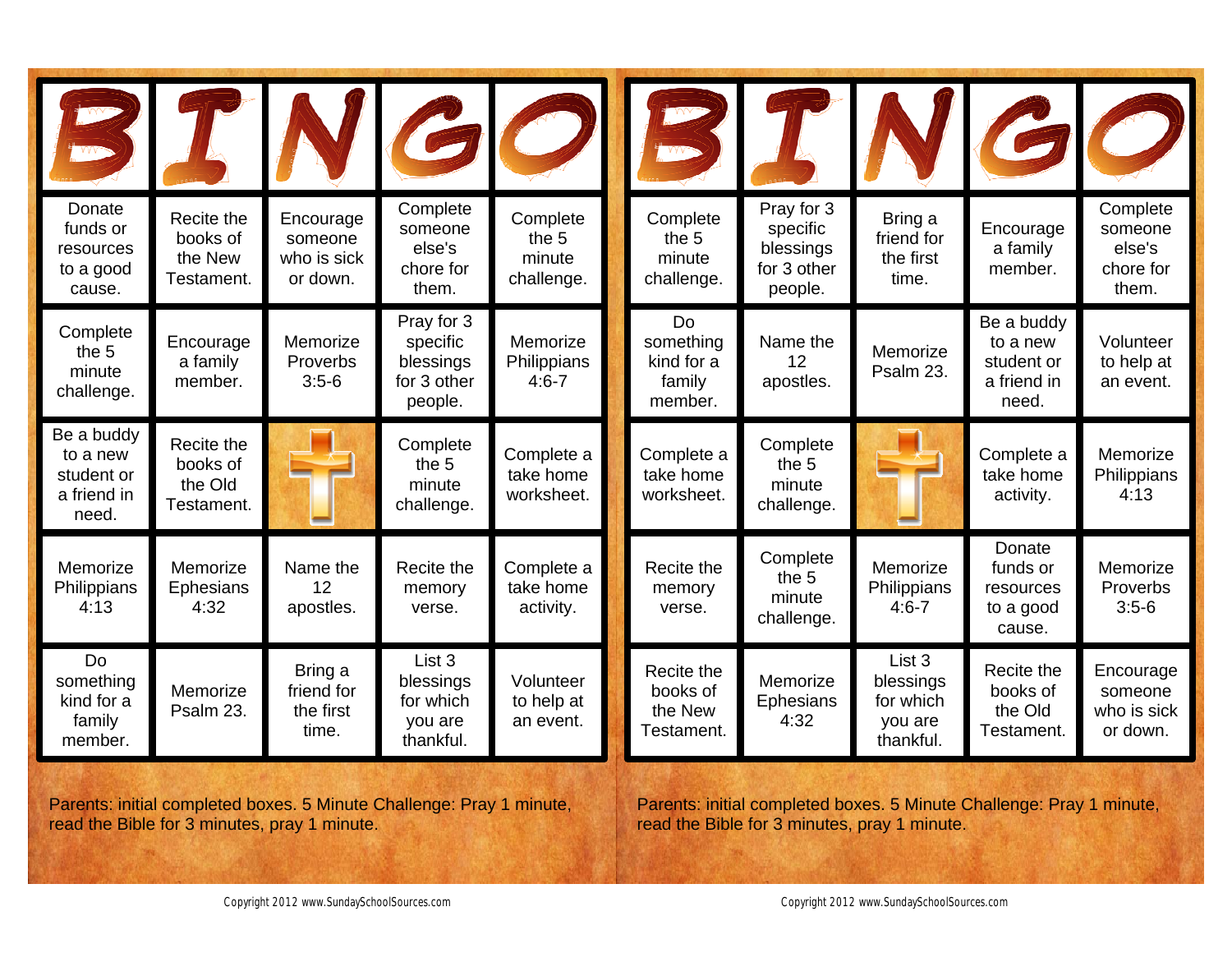|                                                     |                                                              |                                                        |                                                          | 3 T N G O                                                     |                                                     | STN                                                |                                                                     |                                                               | 60                                                           |
|-----------------------------------------------------|--------------------------------------------------------------|--------------------------------------------------------|----------------------------------------------------------|---------------------------------------------------------------|-----------------------------------------------------|----------------------------------------------------|---------------------------------------------------------------------|---------------------------------------------------------------|--------------------------------------------------------------|
| Recite the<br>memory<br>verse.                      | Memorize<br>Psalm 23.                                        | Complete<br>the 5<br>minute<br>challenge.              | Memorize<br>Philippians<br>$4:6 - 7$                     | Pray for 3<br>specific<br>blessings<br>for 3 other<br>people. | Volunteer<br>to help at<br>an event.                | Memorize<br>Philippians<br>$4:6 - 7$               | Memorize<br><b>Ephesians</b><br>4:32                                | Complete<br>the 5<br>minute<br>challenge.                     | Be a buddy<br>to a new<br>student or<br>a friend in<br>need. |
| Do<br>something<br>kind for a<br>family<br>member.  | Be a buddy<br>to a new<br>student or<br>a friend in<br>need. | Complete<br>the 5<br>minute<br>challenge.              | Memorize<br>Philippians<br>4:13                          | Bring a<br>friend for<br>the first<br>time.                   | Recite the<br>books of<br>the New<br>Testament.     | Name the<br>12<br>apostles.                        | Encourage<br>a family<br>member.                                    | Memorize<br>Philippians<br>4:13                               | Complete a<br>take home<br>worksheet.                        |
| Complete<br>the 5<br>minute<br>challenge.           | Name the<br>12<br>apostles.                                  |                                                        | Complete a<br>take home<br>worksheet.                    | Complete a<br>take home<br>activity.                          | Memorize<br>Psalm 23.                               | Complete<br>the 5<br>minute<br>challenge.          |                                                                     | Recite the<br>memory<br>verse.                                | Encourage<br>someone<br>who is sick<br>or down.              |
| Memorize<br>Proverbs<br>$3:5-6$                     | Recite the<br>books of<br>the New<br>Testament.              | Encourage<br>a family<br>member.                       | List 3<br>blessings<br>for which<br>you are<br>thankful. | Recite the<br>books of<br>the Old<br>Testament.               | Complete<br>someone<br>else's<br>chore for<br>them. | Bring a<br>friend for<br>the first<br>time.        | List <sub>3</sub><br>blessings<br>for which<br>you are<br>thankful. | Pray for 3<br>specific<br>blessings<br>for 3 other<br>people. | Memorize<br>Proverbs<br>$3:5-6$                              |
| Complete<br>someone<br>else's<br>chore for<br>them. | Encourage<br>someone<br>who is sick<br>or down.              | Donate<br>funds or<br>resources<br>to a good<br>cause. | Memorize<br><b>Ephesians</b><br>4:32                     | Volunteer<br>to help at<br>an event.                          | Complete<br>the 5<br>minute<br>challenge.           | Do<br>something<br>kind for a<br>family<br>member. | Complete a<br>take home<br>activity.                                | Recite the<br>books of<br>the Old<br>Testament.               | Donate<br>funds or<br>resources<br>to a good<br>cause.       |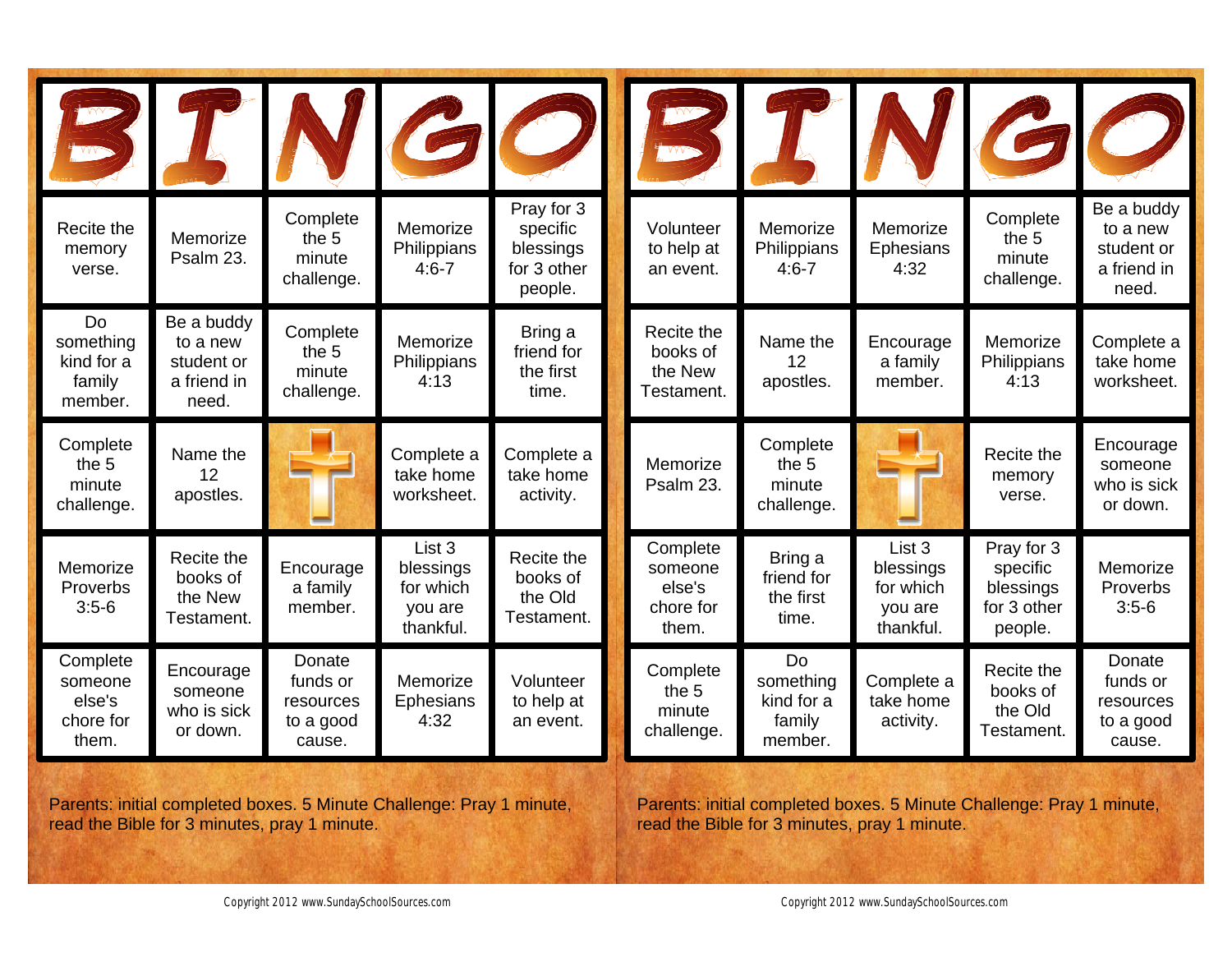|                                                     |                                                        |                                                               |                                             | 3 T N GO                                                     |                                                     |                                                                     |                                             | 3 I N GO                                                      |                                                        |
|-----------------------------------------------------|--------------------------------------------------------|---------------------------------------------------------------|---------------------------------------------|--------------------------------------------------------------|-----------------------------------------------------|---------------------------------------------------------------------|---------------------------------------------|---------------------------------------------------------------|--------------------------------------------------------|
| Memorize<br>Proverbs<br>$3:5-6$                     | Do<br>something<br>kind for a<br>family<br>member.     | Complete<br>the 5<br>minute<br>challenge.                     | Complete a<br>take home<br>worksheet.       | Complete a<br>take home<br>activity.                         | Encourage<br>someone<br>who is sick<br>or down.     | Encourage<br>a family<br>member.                                    | Memorize<br>Proverbs<br>$3:5-6$             | Name the<br>12<br>apostles.                                   | Complete<br>the 5<br>minute<br>challenge.              |
| Encourage<br>a family<br>member.                    | Recite the<br>books of<br>the Old<br>Testament.        | List 3<br>blessings<br>for which<br>you are<br>thankful.      | Memorize<br>Philippians<br>$4:6 - 7$        | Complete<br>the 5<br>minute<br>challenge.                    | Do<br>something<br>kind for a<br>family<br>member.  | Memorize<br>Philippians<br>4:13                                     | Bring a<br>friend for<br>the first<br>time. | Recite the<br>memory<br>verse.                                | Memorize<br>Philippians<br>$4:6 - 7$                   |
| Complete<br>someone<br>else's<br>chore for<br>them. | Encourage<br>someone<br>who is sick<br>or down.        |                                                               | Memorize<br><b>Ephesians</b><br>4:32        | Name the<br>12<br>apostles.                                  | Recite the<br>books of<br>the New<br>Testament.     | Complete<br>the 5<br>minute<br>challenge.                           |                                             | Pray for 3<br>specific<br>blessings<br>for 3 other<br>people. | Recite the<br>books of<br>the Old<br>Testament.        |
| Recite the<br>books of<br>the New<br>Testament.     | Donate<br>funds or<br>resources<br>to a good<br>cause. | Complete<br>the 5<br>minute<br>challenge.                     | Bring a<br>friend for<br>the first<br>time. | Be a buddy<br>to a new<br>student or<br>a friend in<br>need. | Complete<br>someone<br>else's<br>chore for<br>them. | List <sub>3</sub><br>blessings<br>for which<br>you are<br>thankful. | Complete a<br>take home<br>activity.        | Complete<br>the 5<br>minute<br>challenge.                     | Complete a<br>take home<br>worksheet.                  |
| Recite the<br>memory<br>verse.                      | Memorize<br>Philippians<br>4:13                        | Pray for 3<br>specific<br>blessings<br>for 3 other<br>people. | Memorize<br>Psalm 23.                       | Volunteer<br>to help at<br>an event.                         | Memorize<br><b>Ephesians</b><br>4:32                | Be a buddy<br>to a new<br>student or<br>a friend in<br>need.        | Memorize<br>Psalm 23.                       | Volunteer<br>to help at<br>an event.                          | Donate<br>funds or<br>resources<br>to a good<br>cause. |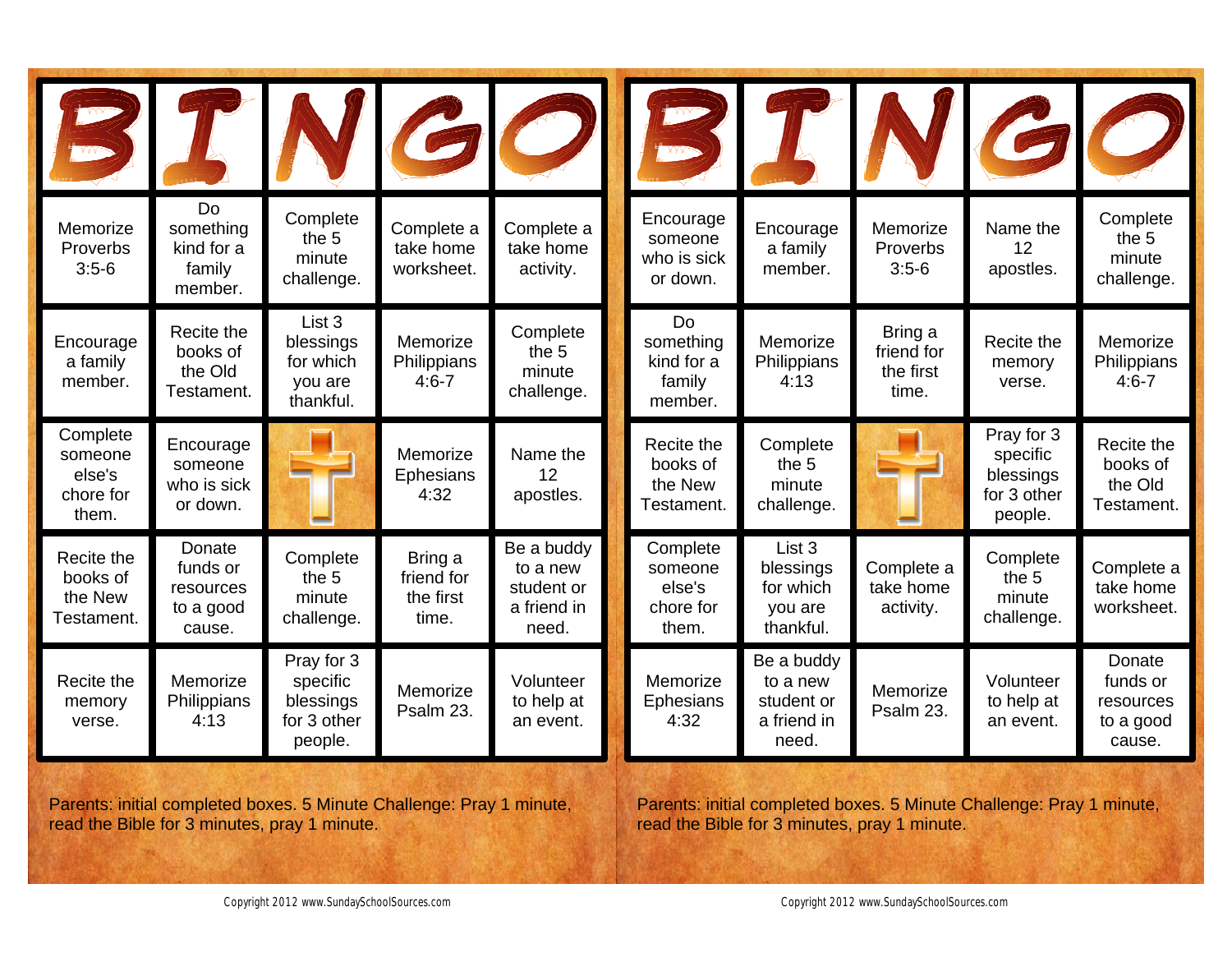|                                                        |                                           |                                                 |                                                               | NGO                                                | <b>WV-3</b>                                                  |                                                 |                                                               |                                                          | $\boldsymbol{G}$                                    |
|--------------------------------------------------------|-------------------------------------------|-------------------------------------------------|---------------------------------------------------------------|----------------------------------------------------|--------------------------------------------------------------|-------------------------------------------------|---------------------------------------------------------------|----------------------------------------------------------|-----------------------------------------------------|
| Donate<br>funds or<br>resources<br>to a good<br>cause. | Name the<br>12<br>apostles.               | Volunteer<br>to help at<br>an event.            | List 3<br>blessings<br>for which<br>you are<br>thankful.      | Do<br>something<br>kind for a<br>family<br>member. | Complete a<br>take home<br>activity.                         | Encourage<br>someone<br>who is sick<br>or down. | Do<br>something<br>kind for a<br>family<br>member.            | List 3<br>blessings<br>for which<br>you are<br>thankful. | Complete<br>someone<br>else's<br>chore for<br>them. |
| Complete<br>someone<br>else's<br>chore for<br>them.    | Memorize<br>Philippians<br>$4:6 - 7$      | Recite the<br>memory<br>verse.                  | Bring a<br>friend for<br>the first<br>time.                   | Memorize<br>Philippians<br>4:13                    | Name the<br>12<br>apostles.                                  | Complete<br>the 5<br>minute<br>challenge.       | Pray for 3<br>specific<br>blessings<br>for 3 other<br>people. | Memorize<br>Proverbs<br>$3:5-6$                          | Memorize<br>Psalm 23.                               |
| Complete<br>the 5<br>minute<br>challenge.              | Memorize<br>Proverbs<br>$3:5-6$           |                                                 | Be a buddy<br>to a new<br>student or<br>a friend in<br>need.  | Complete<br>the 5<br>minute<br>challenge.          | Be a buddy<br>to a new<br>student or<br>a friend in<br>need. | Memorize<br>Philippians<br>4:13                 |                                                               | Complete<br>the 5<br>minute<br>challenge.                | Memorize<br>Ephesians<br>4:32                       |
| Complete a<br>take home<br>worksheet.                  | Complete<br>the 5<br>minute<br>challenge. | Memorize<br>Psalm 23.                           | Encourage<br>someone<br>who is sick<br>or down.               | Recite the<br>books of<br>the New<br>Testament.    | Recite the<br>books of<br>the Old<br>Testament.              | Memorize<br>Philippians<br>$4:6 - 7$            | Complete<br>the 5<br>minute<br>challenge.                     | Donate<br>funds or<br>resources<br>to a good<br>cause.   | Recite the<br>books of<br>the New<br>Testament.     |
| Memorize<br><b>Ephesians</b><br>4:32                   | Complete a<br>take home<br>activity.      | Recite the<br>books of<br>the Old<br>Testament. | Pray for 3<br>specific<br>blessings<br>for 3 other<br>people. | Encourage<br>a family<br>member.                   | Bring a<br>friend for<br>the first<br>time.                  | Complete a<br>take home<br>worksheet.           | Recite the<br>memory<br>verse.                                | Volunteer<br>to help at<br>an event.                     | Encourage<br>a family<br>member.                    |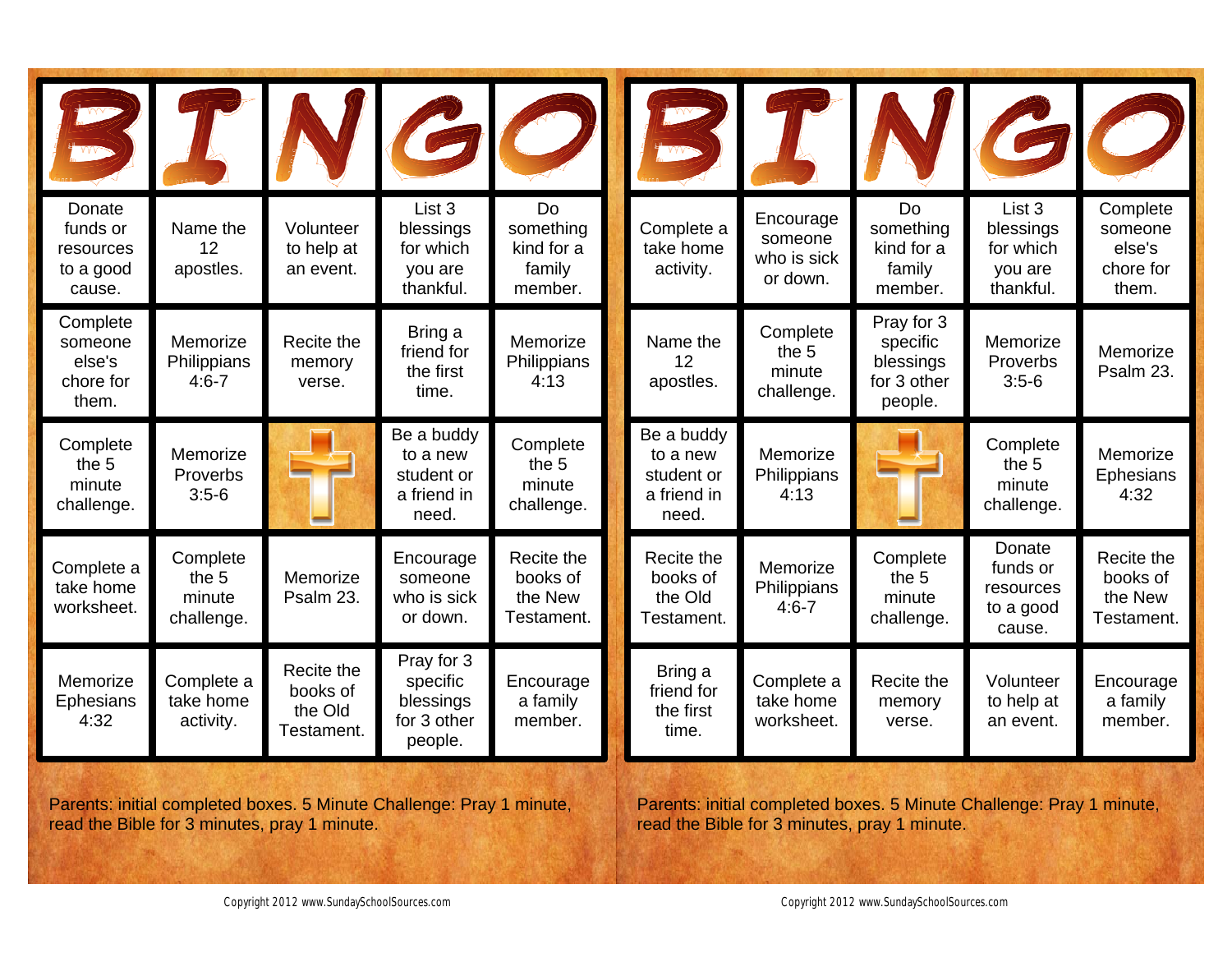| <b>WV-5</b>                                         |                                                               |                                           | VGO                                                      |                                                              | MA <sub>22</sub>                                         |                                             |                                                 |                                                     | 30                                                            |
|-----------------------------------------------------|---------------------------------------------------------------|-------------------------------------------|----------------------------------------------------------|--------------------------------------------------------------|----------------------------------------------------------|---------------------------------------------|-------------------------------------------------|-----------------------------------------------------|---------------------------------------------------------------|
| Encourage<br>a family<br>member.                    | Bring a<br>friend for<br>the first<br>time.                   | Recite the<br>memory<br>verse.            | Recite the<br>books of<br>the Old<br>Testament.          | Memorize<br>Psalm 23.                                        | Donate<br>funds or<br>resources<br>to a good<br>cause.   | Memorize<br>Proverbs<br>$3:5-6$             | Memorize<br>Psalm 23.                           | Recite the<br>memory<br>verse.                      | Complete<br>the 5<br>minute<br>challenge.                     |
| Do<br>something<br>kind for a<br>family<br>member.  | Name the<br>12<br>apostles.                                   | Complete<br>the 5<br>minute<br>challenge. | List 3<br>blessings<br>for which<br>you are<br>thankful. | Memorize<br>Philippians<br>4:13                              | List 3<br>blessings<br>for which<br>you are<br>thankful. | Bring a<br>friend for<br>the first<br>time. | Encourage<br>someone<br>who is sick<br>or down. | Complete a<br>take home<br>activity.                | Volunteer<br>to help at<br>an event.                          |
| Complete<br>someone<br>else's<br>chore for<br>them. | Pray for 3<br>specific<br>blessings<br>for 3 other<br>people. |                                           | Donate<br>funds or<br>resources<br>to a good<br>cause.   | Memorize<br>Proverbs<br>$3:5-6$                              | Memorize<br>Philippians<br>4:13                          | Complete<br>the 5<br>minute<br>challenge.   |                                                 | Memorize<br>Ephesians<br>4:32                       | Complete a<br>take home<br>worksheet.                         |
| Complete<br>the 5<br>minute<br>challenge.           | Complete a<br>take home<br>activity.                          | Complete a<br>take home<br>worksheet.     | Memorize<br>Philippians<br>$4:6 - 7$                     | Complete<br>the 5<br>minute<br>challenge.                    | Do<br>something<br>kind for a<br>family<br>member.       | Encourage<br>a family<br>member.            | Name the<br>12<br>apostles.                     | Complete<br>someone<br>else's<br>chore for<br>them. | Pray for 3<br>specific<br>blessings<br>for 3 other<br>people. |
| Encourage<br>someone<br>who is sick<br>or down.     | Recite the<br>books of<br>the New<br>Testament.               | Memorize<br>Ephesians<br>4:32             | Volunteer<br>to help at<br>an event.                     | Be a buddy<br>to a new<br>student or<br>a friend in<br>need. | Complete<br>the 5<br>minute<br>challenge.                | Memorize<br>Philippians<br>$4:6 - 7$        | Recite the<br>books of<br>the Old<br>Testament. | Recite the<br>books of<br>the New<br>Testament.     | Be a buddy<br>to a new<br>student or<br>a friend in<br>need.  |